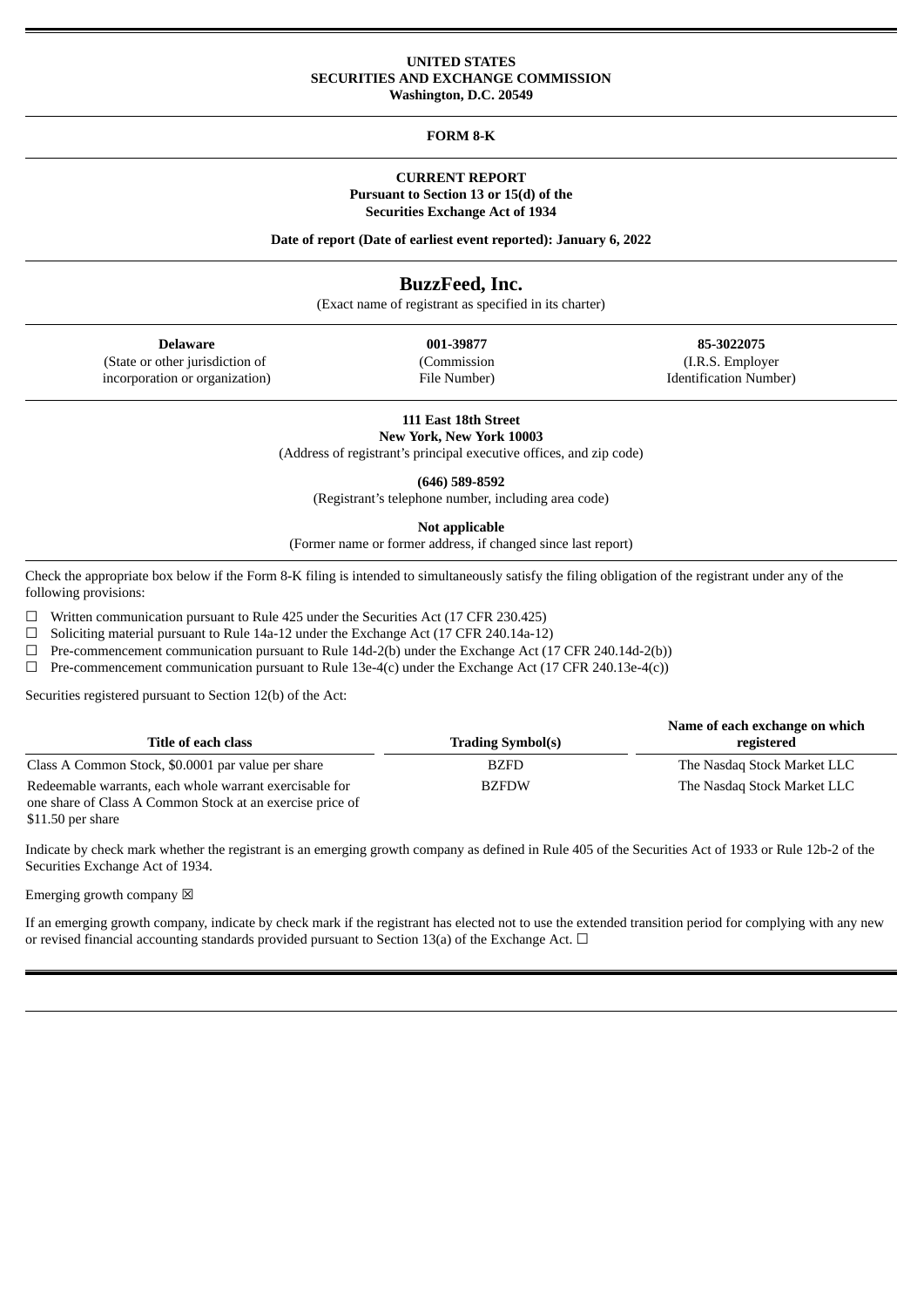## Item 5.02. Departure of Directors or Certain Officers: Election of Directors: Appointment of Certain Officers: Compensatory Arrangements of **Certain Officers.**

Effective January 6, 2022, the board of directors (the "Board") of BuzzFeed, Inc. (the "Company") appointed Christian Baesler, age 32, as Chief Operating Officer of the Company.

Mr. Baesler joined the Company in connection with the Company's acquisition of Complex Media, Inc. ("Complex") as Chief Executive Officer of Complex Networks on December 3, 2021 (the "Closing Date"). Mr. Baesler began serving as Chief Executive Officer of Complex Networks in January 2021 and continues to serve in that role. Mr. Baesler previously served as President of Complex Networks from 2018 to January 2021. Mr. Baesler also previously held roles as Group Managing Director, President, Vice President, Director, and Trainee at Bauer Media Group from 2008 to 2018. Mr. Baesler holds a B.S. in Business Informatics from Nordakademie University of Applied Sciences.

Mr. Baesler is party to an Offer Letter with the Company, dated June 19, 2021 (the "Offer Letter"). Pursuant to Mr. Baesler's Offer Letter, he receives an annual base salary of \$400,000 and is eligible to receive a cash bonus of up to 60% of his annual base salary, subject to the achievement of certain performance criteria. Pursuant to the terms of Mr. Baesler's Offer Letter, and subject to the approval of the Board, Mr. Baesler is entitled to receive a onetime initial grant of restricted stock units with respect to 688,500 shares of the Company's Class A common stock, which will vest as to one-third of the shares on the date that is one year following the Closing Date and then in equal quarterly installments over the next 24 months thereafter, subject to his continued service to the Company. In addition, Mr. Baesler will be eligible to receive an annual equity award payable in a combination of restricted stock units, stock options and/or performance stock units, with a grant date value of \$900,000 and which shall vest over a three-year period measured from the date of the grant. Both awards are expected to be granted in the first quarter of 2022.

Mr. Baesler's Offer Letter also provides that he will remain eligible under the Complex Media, Inc. Long-Term Cash Incentive Plan to receive \$950,000 (the "LTIP Payment") in accordance with his award agreement with Complex dated as of January 1, 2020 (the "LTIP Agreement"). Subject to Mr. Baesler's continued service through December 31, 2022, he is eligible to receive the LTIP Payment. If prior to December 31, 2022, Mr. Baesler is subject to a qualifying termination, he will be eligible to receive the LTIP Payment, subject to the terms and conditions of the LTIP Agreement.

Pursuant to Mr. Baesler's Offer Letter, if Mr. Baesler is subject to a qualifying termination in connection with, or within 12 months following, a change in control of the Company, he would become entitled to 12 months continuation of his then current base salary, 100% of his target bonus, 12 months reimbursement of COBRA premiums and 100% acceleration of unvested equity awards (including those that vest upon performance criteria). If Mr. Baesler is subject to a qualifying termination not in connection with, or more than 12 months following a change in control of the Company, he would become entitled to 9 months continuation of his then current base salary, 75% of his target bonus, 9 months reimbursement of COBRA premiums and 50% acceleration of unvested equity awards (excluding those that vest upon performance criteria).

The Company is entering into its standard form of indemnification agreement with Mr. Baesler. The form of the indemnification agreement was previously filed by the Company as Exhibit 10.16 to the Company's Current Report on Form 8-K filed with the Securities and Exchange Commission on December 9, 2021 and incorporated by reference herein.

Mr. Baesler is also party to a non-competition agreement with the Company, which contains non-competition and non-solicitation of employees provisions. Under the agreement, Mr. Baesler cannot compete with the Company for a period of 18 months following the Closing Date.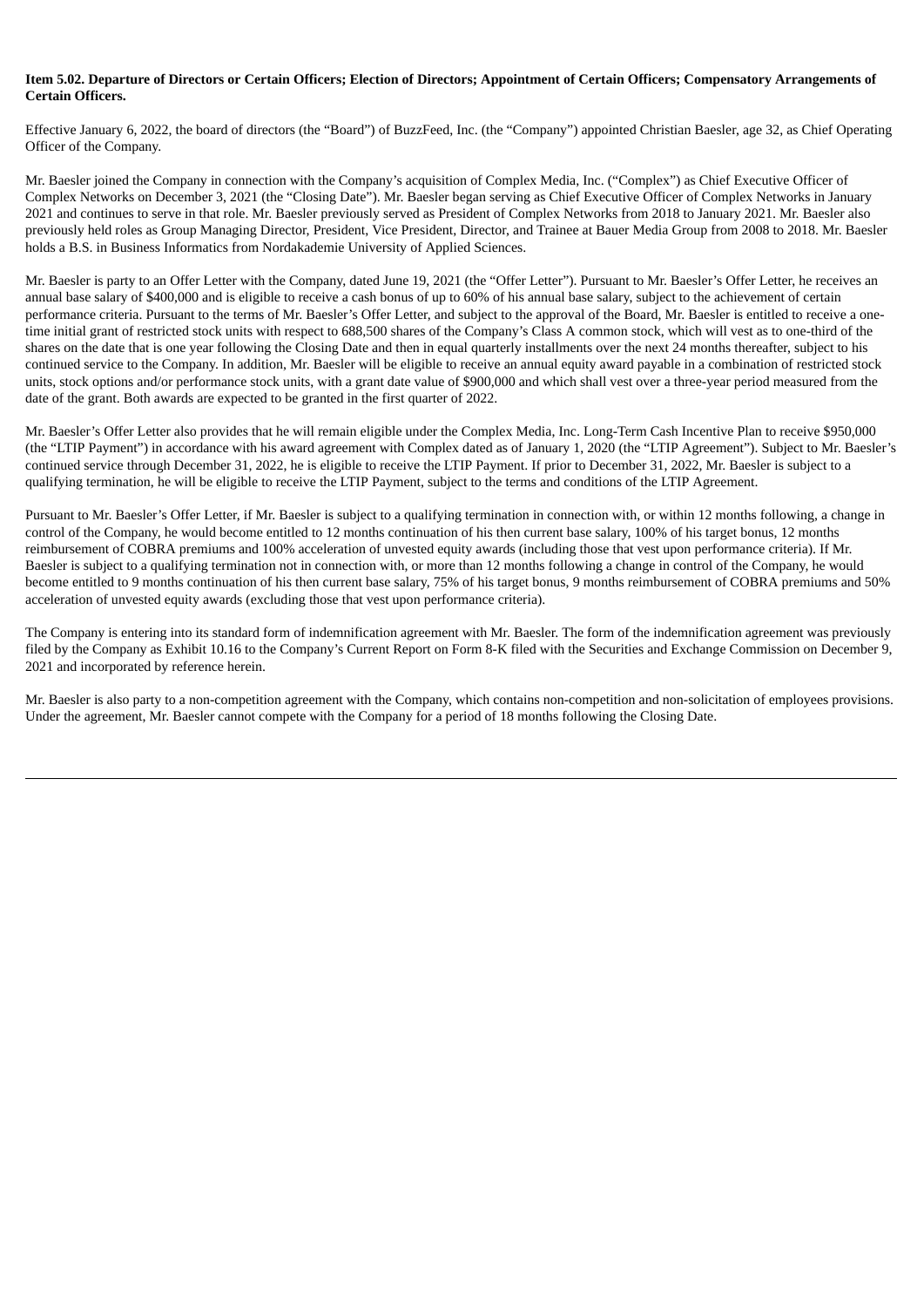There are no arrangements or understandings between Mr. Baesler and any other persons, pursuant to which he was appointed as Chief Operating Officer. There are also no family relationships between Mr. Baesler and any director or executive officer of the Company, nor does Mr. Baesler have a direct or indirect material interest in any transaction required to be disclosed pursuant to Item 404(a) of Regulation S-K.

On January 6, 2022, the Company issued a press release announcing the appointment of Mr. Baesler as the Company's Chief Operating Officer. A copy of the press release is attached hereto as Exhibit 99.1 and incorporated herein by reference.

# **Item 9.01. Financial Statement and Exhibits.**

| Exhibit |                                                                                           |
|---------|-------------------------------------------------------------------------------------------|
| Number  | Description                                                                               |
| 99.1    | Press Release posted to the Company's Investor Relations Website on January 6, 2022.      |
| 104     | Cover Page Interactive Data File ((formatted as Inline XBRL and contained in Exhibit 101) |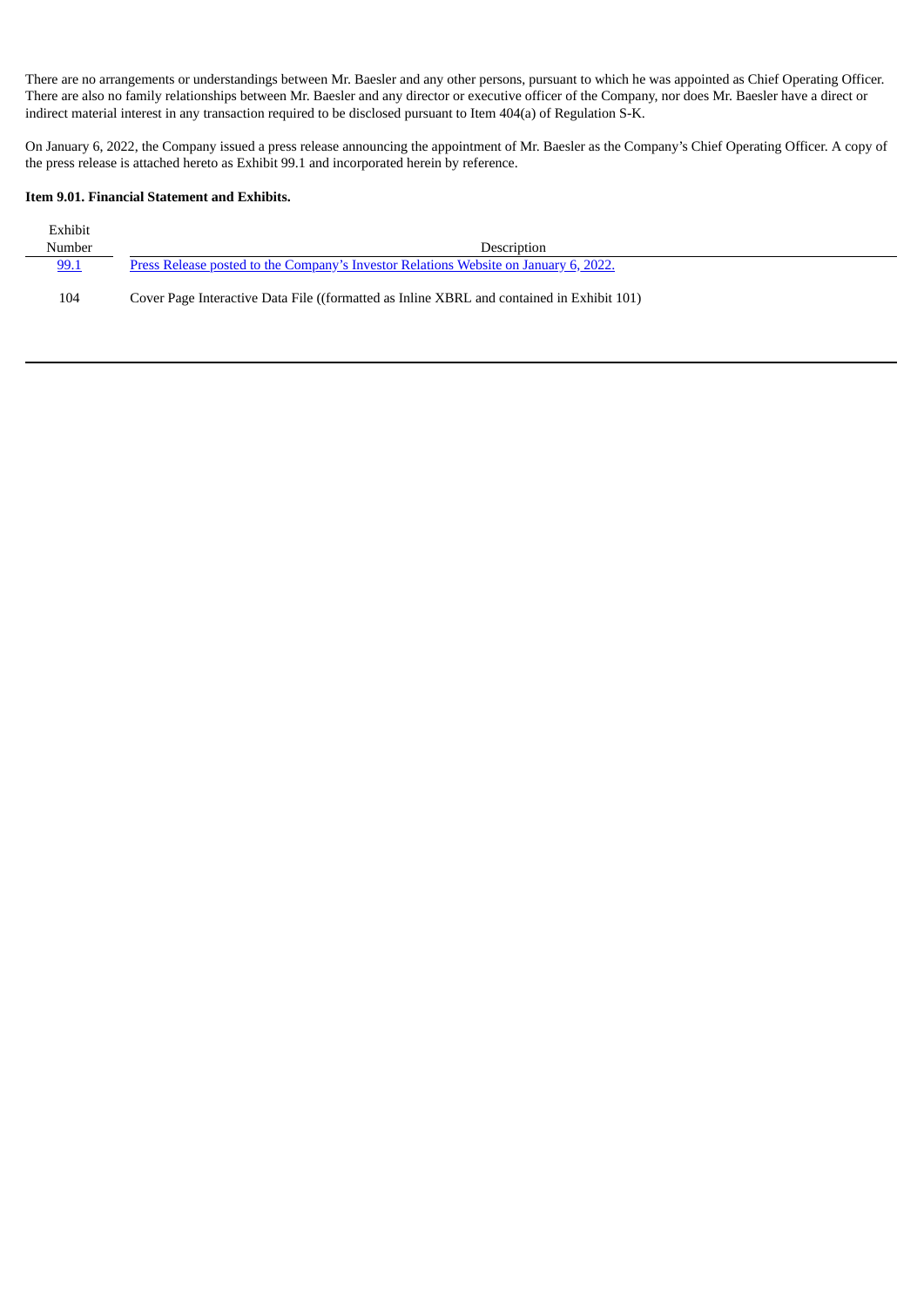# **SIGNATURE**

Pursuant to the requirements of the Securities Exchange Act of 1934, the registrant has duly caused this report to be signed on its behalf by the undersigned hereunto duly authorized.

Date: January 12, 2022

# **BuzzFeed, Inc.**

By: /s/ Jonah Peretti

Name: Jonah Peretti Title: Chief Executive Officer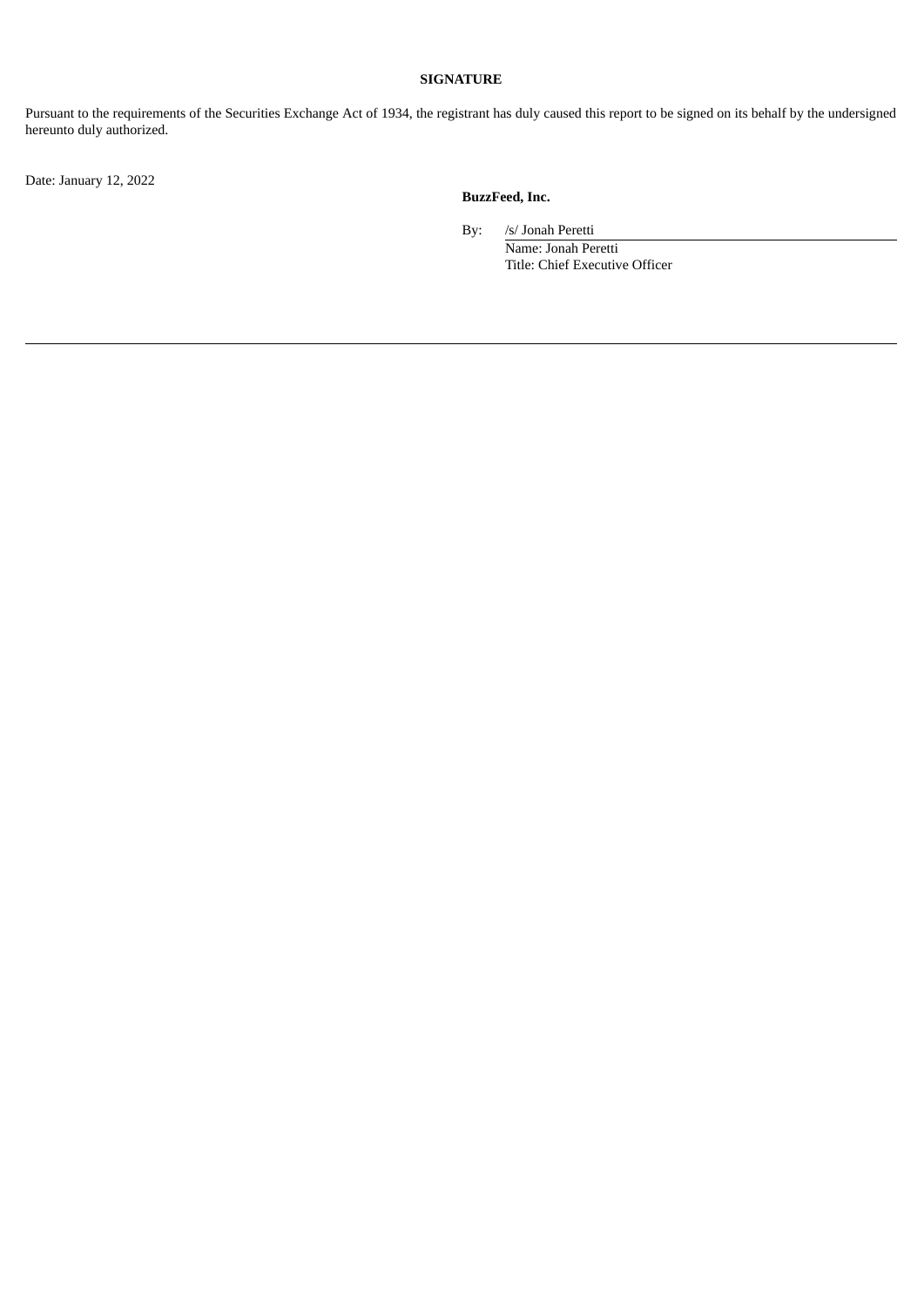# <span id="page-4-0"></span>**BuzzFeed**

# **Christian Baesler Named Chief Operating Officer of BuzzFeed, Inc.**

# January 6, 2022

# *Baesler Will Remain As Complex Networks CEO While Leading All BuzzFeed, Inc. Revenue Functions*

NEW YORK--(BUSINESS WIRE)--Jan. 6, 2022-- Jonah Peretti, Founder and CEO of BuzzFeed, Inc. (NASDAQ: BZFD), a premier digital media company for the most diverse, most online, and most socially engaged generation the world has ever seen, today named Christian Baesler as Chief Operating Officer. Baesler, who will continue to serve as CEO of Complex Networks, joined BuzzFeed, Inc. when BuzzFeed, Inc. became a public company and acquired Complex Networks last month.

This press release features multimedia. View the full release here: https://www.businesswire.com/news/home/20220106005908/en/

Baesler brings a wealth of operational experience, having overseen the day-to-day operations of Complex Networks and its portfolio of brands since 2018. Prior to that Baesler spent more than a decade at Bauer Media Group, one of the world's leading media companies. During his tenure he oversaw Bauer's digital business in the U.K., where the company is the largest magazine publisher and a leading commercial radio operator. Baesler also served as President of Bauer Xcel Media, Bauer's global digital division, where he built its US operation from scratch. As President and now-CEO of Complex Networks, Baesler has helped the company grow into a content powerhouse spanning digital, video, audio, and live events.

"As the first pure digital media company to go public, we are just beginning to tell BuzzFeed's story to the investment community. I'm thrilled to bring Christian's strong track record of leadership and results to our whole business and to my leadership team at such a pivotal and exciting time for the company," said BuzzFeed, Inc. Founder and CEO Jonah Peretti. "I've also seen the operational strength, rigor, and innovation Christian brought to Complex Networks, and am excited to see BuzzFeed, Inc. thrive and grow under his leadership."

"Since Complex Networks became a part of BuzzFeed, I've been tremendously impressed by the strength of its diversified revenue model, the talent and expertise of its business leaders, and Jonah's vision for a thriving, successful public digital media company," said BuzzFeed, Inc. COO and Complex Networks CEO Christian Baesler. "I'm also confident that these changes will help accelerate the integration of Complex Networks into BuzzFeed's business model, unlocking its potential for growth. Edgar, Ken, Nilla and Richard are true, accomplished professionals, and I can't wait to hit the ground running together. "

Baesler will oversee all of BuzzFeed, Inc.'s revenue functions, led by:

- · **Edgar Hernandez, now CRO of BuzzFeed Inc.**
- · **Ken Blom, now EVP, Business Strategy & Operations for BuzzFeed, Inc.**
- · **Nilla Ali, EVP Commerce for BuzzFeed, Inc.**
- · **Richard Alan Reid, Head of Studio for BuzzFeed, Inc.**